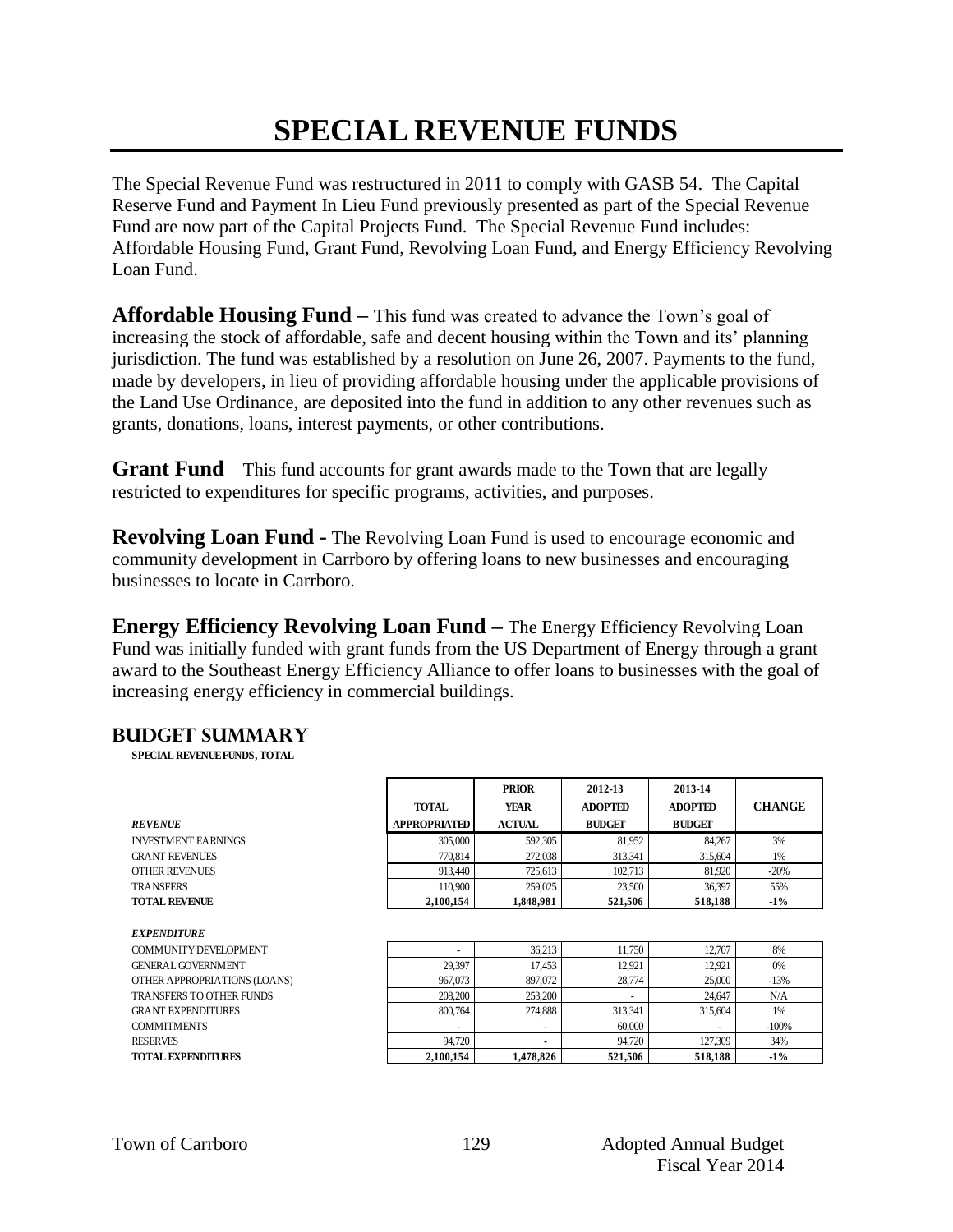# **AFFORDABLE HOUSING FUND**

This fund was created in 2007 with the goal of increasing the stock of affordable, safe and decent housing within the Town and its planning jurisdiction. Funding for the fund is from developers that make a cash payment, in lieu of providing affordable housing under the applicable provisions of the Land Use Ordinance, and other revenues such as grants, donations, loans, interest payments, or other contributions that are received.

### **BUDGET SUMMARY**

| <b>AFFORDABLE HOUSING FUND</b> |                     | <b>PRIOR</b>  | 2012-13        | 2013-14        |               |
|--------------------------------|---------------------|---------------|----------------|----------------|---------------|
|                                | <b>TOTAL</b>        | <b>YEAR</b>   | <b>ADOPTED</b> | <b>ADOPTED</b> | <b>CHANGE</b> |
| <b>REVENUE</b>                 | <b>APPROPRIATED</b> | <b>ACTUAL</b> | <b>BUDGET</b>  | <b>BUDGET</b>  |               |
| <b>INVESTMENT EARNINGS</b>     |                     |               |                | 957            |               |
| <b>TRANSFERS</b>               | 11.750              | 5,825         | 11.750         | 11.750         | 0%            |
| <b>SUBTOTAL</b>                | 11.750              | 5.825         | 11.750         | 12,707         | 8%            |
|                                |                     |               |                |                |               |
| <i><b>EXPENDITURE</b></i>      |                     |               |                |                |               |
| 105 COBB ST.                   |                     | 8,250         |                |                | 0%            |
|                                |                     |               |                |                |               |

| елі еврі опе                      |        |                          |        |        |         |
|-----------------------------------|--------|--------------------------|--------|--------|---------|
| 105 COBB ST.                      |        | 8.250                    |        |        | 0%      |
| <b>109 JONES FERRY ROAD</b>       |        | 27.963                   |        |        | N/A     |
| HILLSBOROUGH HOUSING CO-OPERATIVE |        |                          |        | 9,000  |         |
| PEST CONTROL                      |        |                          |        | 3,707  |         |
| RESERVES                          | 11.750 | $\overline{\phantom{a}}$ | 11.750 |        | $-100%$ |
| SUBTOTAL                          | 11.750 | 36.213                   | 11.750 | 12,707 | 8%      |
|                                   |        |                          |        |        |         |
|                                   |        |                          |        |        |         |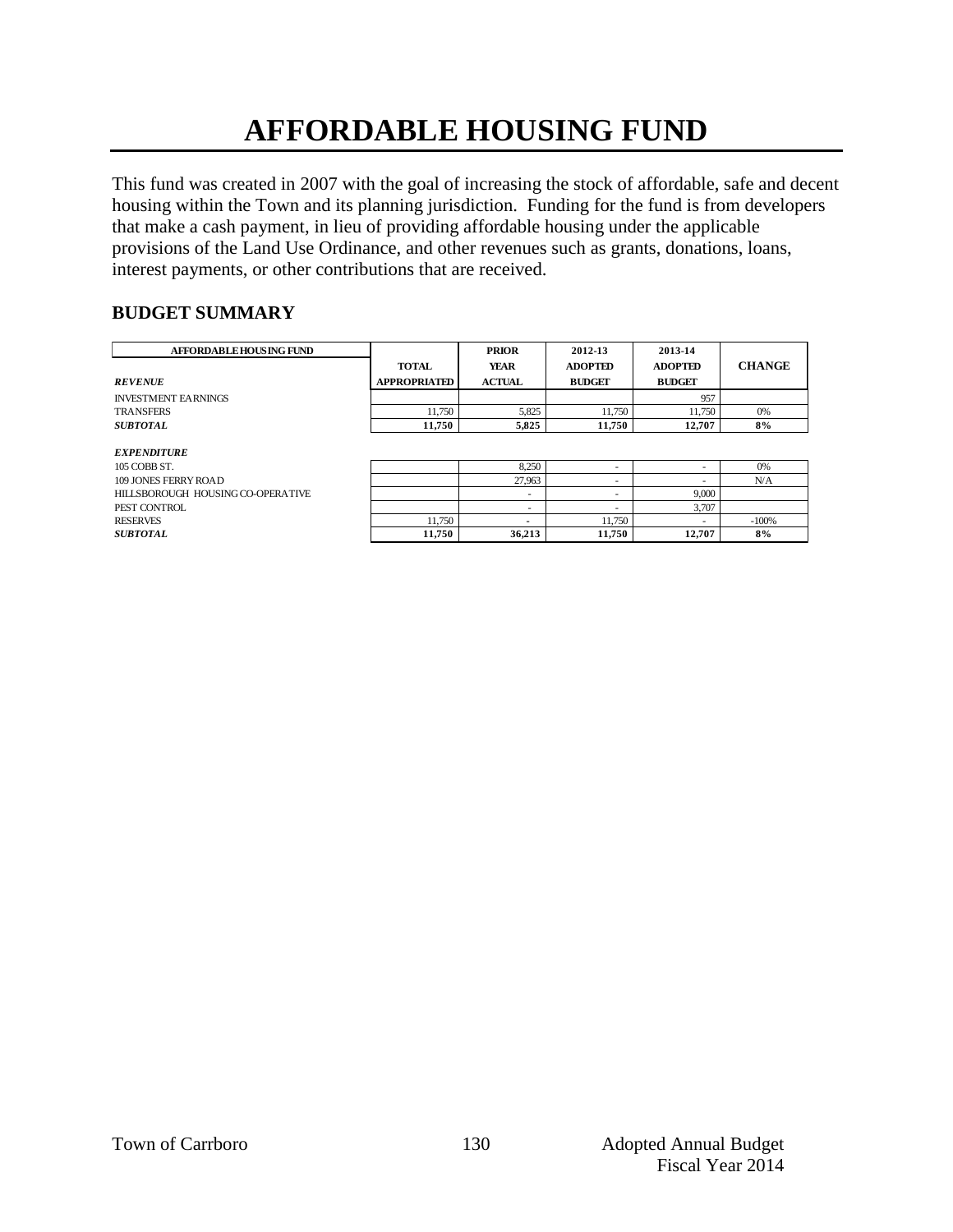## **GRANT FUND**

The Grant Fund accounts for grant awards made to the Town by other public or private funding sources. Below is a summary of the grants currently in the Grant Fund:

- Fire Sprinkler System Grant from the Federal Emergency Management Agency and Department of Homeland Security to install a fire sprinkler system in Fire Station #1. All activities are expected to be completed by June 2013.
- Clean Water Act Grant issued by the NC Department of Environmental and Natural Resources to continue watershed restoration work in the Bolin Creek watershed, including installation of a demonstration cistern and rain garden at McDougle School, stream stabilization and restoration at a site on Dry Gulch Creek, and continued monitoring of storm water at the Pacifica neighborhood. This grant is expected to be closed out in FY 2012-13.
- Southeast Energy Efficiency Alliance (SEEA) Grant totaling \$242,900 funded by the US Department of Energy for an energy efficiency program for single-family residents, energy efficiency revolving loan fund, and a multi-family residential energy pilot program. With the exception of the Energy Efficiency Revolving Loan Fund, all program activities expected to be completed by June 2013.
- Physical Activity ARRA Grant received from the North Carolina Department of Health and Human Services (NCDHHS) for planning activities to encourage physical activities and active lifestyles. This grant is part of NCDHHS's "Physical Activity in the Built Environment" initiative and will be used to provide training, hire an internship and acquire traffic analysis software to evaluate traffic conditions that may discourage walking and cycling.
- Small Business and Entrepreneurial Assistance Community Development Block Grant award from the North Carolina Department of Commerce, Community Investment and Assistance, for Roberson Street Sewer Project in downtown.
- Safe Route to School Non-Infrastructure Grant awarded by the North Carolina Department of Transportation (NCDOT is to support two Walk and Roll events at Carrboro Elementary School, including education materials for students and parents during the month prior to the event; safe walking and biking skills workshop; and two designated "park and walk/bike" locations for the day of events for families too far to walk or bike directly from their homes. This grant is expected to be closed out in FY 2012-13.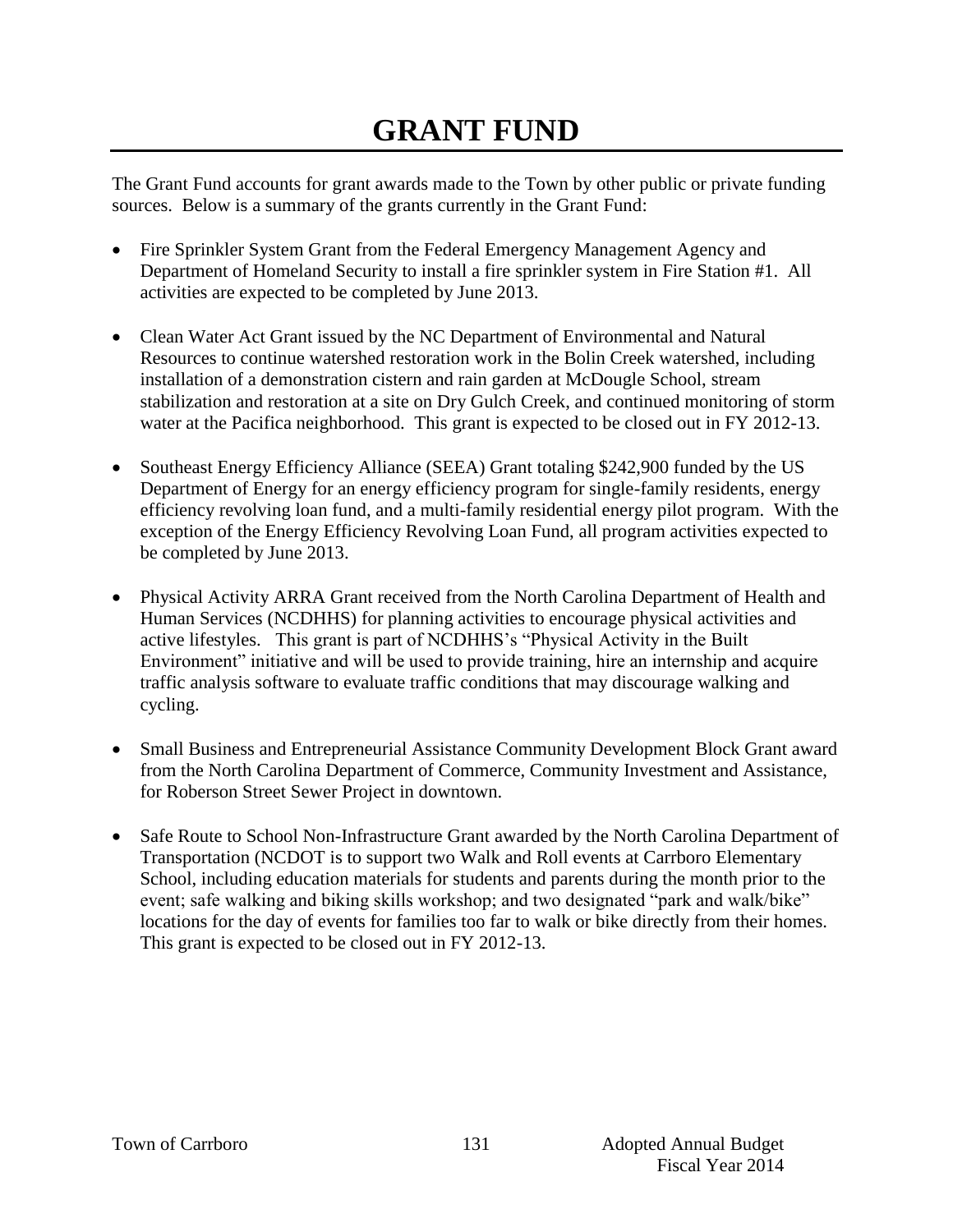### **Budget summary**

| <b>GRANT FUND</b>                          |                     | <b>PRIOR</b>  | 2012-13                  | 2013-14        |               |
|--------------------------------------------|---------------------|---------------|--------------------------|----------------|---------------|
|                                            | <b>TOTAL</b>        | <b>YEAR</b>   | <b>ADOPTED</b>           | <b>ADOPTED</b> | <b>CHANGE</b> |
| <b>REVENUE</b>                             | <b>APPROPRIATED</b> | <b>ACTUAL</b> | <b>BUDGET</b>            | <b>BUDGET</b>  |               |
| <b>INVESTMENT FARNINGS</b>                 |                     | 20            | $\overline{\phantom{a}}$ |                | N/A           |
| NC DENR - CLEAN WATER                      | 205,000             | 119.450       | 43,550                   | ۰              | $-100%$       |
| SOUTHEAST ENERGY EFFICIENCY ALLIANCE GRANT | 242,900             | 75,000        | 161,645                  |                | $-100%$       |
| NC DHHS - PHYSICAL ACTIVITY                | 24,900              | 7.714         | 9.447                    | 9.447          | 0%            |
| NC SAFE ROUTES TO SCHOOL NON-INFRA.        | 12.864              | 654           | 12,210                   | 2.860          | $-77%$        |
| FIRE SPRINKLER SYSTEM GRANT                | 75,000              | ۰             | 75,000                   | 75,000         | 0%            |
| CDBG - ROBERSON STREET SEWER               | 171.700             | ۰             | $\overline{\phantom{a}}$ | 171,700        | N/A           |
| CDBG PRORAM/OTHER INCOME                   | 36,950              | ۰             |                          | 31,950         | N/A           |
| ORANGE COUNTY ARTS COMM - OUR TOWN GRANT   | 1.500               | ۰             | $\overline{\phantom{a}}$ |                |               |
| <b>TRANSFER</b>                            | 99.150              | 69.200        | 11.489                   | 24,647         | 115%          |
| <i><b>SUBTOTAL</b></i>                     | 869.964             | 272,038       | 313.341                  | 315,604        | $1\%$         |
|                                            |                     |               |                          |                |               |

| 205,000                                                | 192,450                  | 44,000                   |         | $-100%$ |
|--------------------------------------------------------|--------------------------|--------------------------|---------|---------|
| 242,900                                                | 6.255                    | 173,695                  |         | $-100%$ |
| 24,900                                                 | 5.825                    | 9.295                    | 13.053  | 40%     |
| 12.864<br>NC SAFE ROUTES TO SCHOOL NON-INFRASTRUJCTURE | 1,158                    | 11.351                   | 2,860   | $-75%$  |
| 75,000                                                 |                          | 75,000                   | 75,000  | 0%      |
| 238,600                                                | $\overline{\phantom{a}}$ | $\overline{\phantom{a}}$ | 223.191 | N/A     |
| 1.500                                                  |                          |                          | 1.500   |         |
| 69,200                                                 | 69.200                   | $\overline{\phantom{a}}$ |         | N/A     |
| 869.964                                                | 274.888                  | 313.341                  | 315,604 | 1%      |
|                                                        |                          |                          |         |         |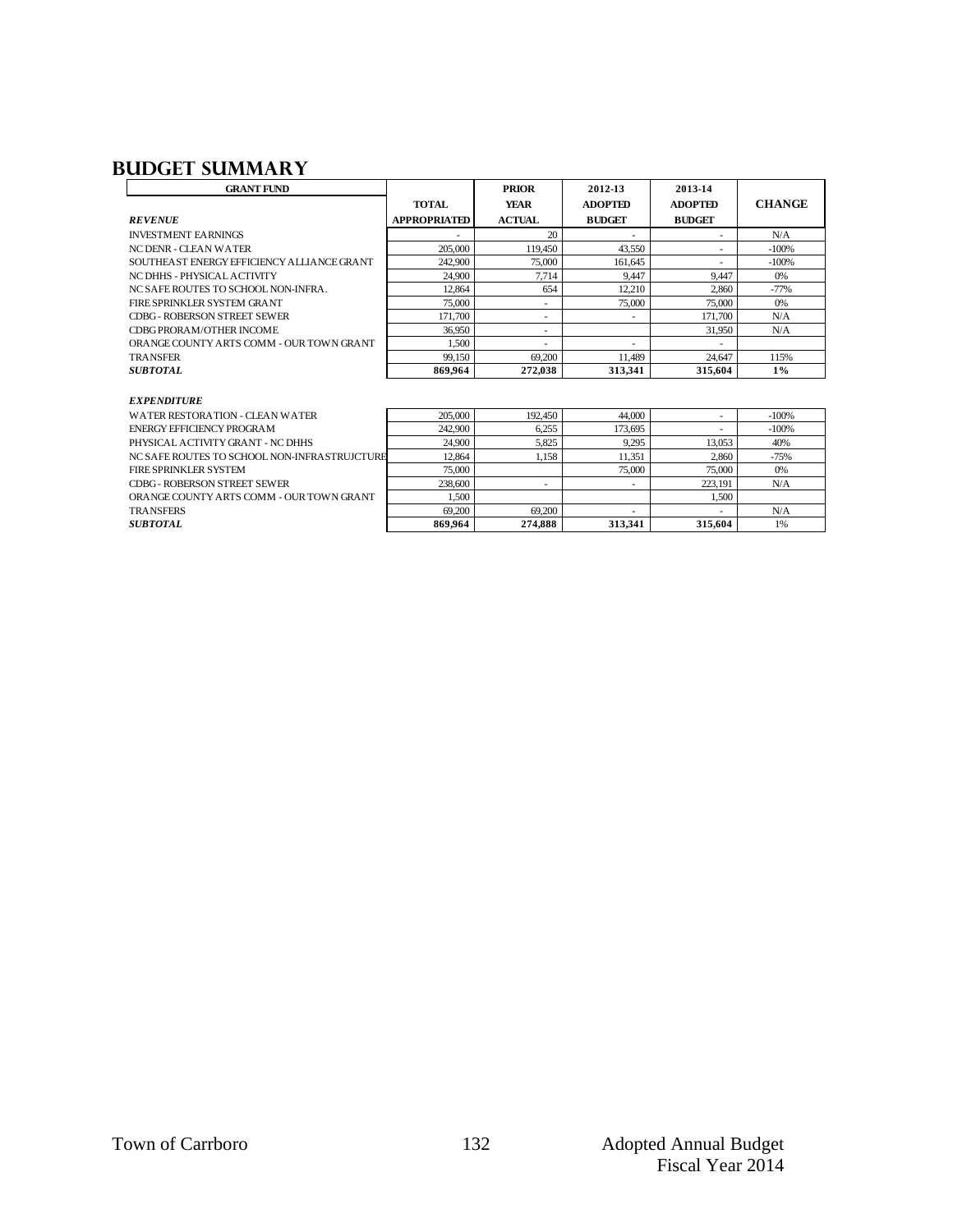# **REVOLVING LOAN FUND**

The Revolving Loan Fund sustains itself with the interest earned on loans provided to businesses. With this interest, a reserve is created that enables the Town to continue loaning funds to businesses. As loans are paid off, the Town closes the loans and removes them from financial records.

The Revolving Loan Fund contains the following active loans to businesses:

| <b>Business</b>                | <b>Amount</b><br><b>Borrowed</b> | Date of<br><b>Original Loan</b> |
|--------------------------------|----------------------------------|---------------------------------|
| <b>Alphabet Soup</b>           | \$48,000                         | 2001                            |
| Bryan's Guitar and Music, Inc. | \$90,000                         | 2004                            |
| Art in a Pickle                | \$105,000                        | 2007                            |
| Carrboro Co-Working            | \$90,000                         | 2008                            |
| Beehive                        | \$56,000                         | 2009                            |
| Carrboro Citizen               | \$50,000                         | 2009                            |
| The Kind Coffee                | \$57,000                         | 2009                            |
| Second Wind, LLC               | \$45,000                         | 2012                            |
| <b>PTA Thrift Store</b>        | \$24,000                         | 2013                            |

### **BUDGET SUMMARY**

| <b>REVOLVING LOAN FUND</b>      |                     | <b>PRIOR</b>  | 2012-13        | 2013-14        |               |
|---------------------------------|---------------------|---------------|----------------|----------------|---------------|
|                                 | <b>TOTAL</b>        | YEAR          | <b>ADOPTED</b> | <b>ADOPTED</b> | <b>CHANGE</b> |
| <b>REVENUE</b>                  | <b>APPROPRIATED</b> | <b>ACTUAL</b> | <b>BUDGET</b>  | <b>BUDGET</b>  |               |
| <b>INVESTMENT EARNINGS</b>      | 305,000             | 592.285       | 81,070         | 81,070         | 0%            |
| OTHER REVENUE - LOAN REPAYMENTS | 723,440             | 545,613       | 74.821         | 74.821         | 0%            |
| OTHER FINANCING SOURCES         | 90,000              | 80,000        |                |                | N/A           |
| <b>SUBTOTAL</b>                 | 1.118.440           | 1.217.898     | 155.891        | 155,891        | $0\%$         |
|                                 |                     |               |                |                |               |

#### *EXPENDITURE*

| GENERAL GOVERNMENT EXPENSE              | 29,397    | 17.453  | 12.921                   | 12.921  | 0%      |
|-----------------------------------------|-----------|---------|--------------------------|---------|---------|
| ECONOMIC AND PHYSICAL DEVELOPMENT LOANS | 867,073   | 797.072 |                          | 25,000  | N/A     |
| TRANSFERS                               | 139,000   | 184,000 | $\overline{\phantom{a}}$ | ۰       | N/A     |
| <b>COMMITMENTS</b>                      |           |         | 60,000                   |         | $-100%$ |
| RESERVES FOR LOANS                      | 82,970    |         | 82,970                   | 117,970 | 42%     |
| <i><b>SUBTOTAL</b></i>                  | 1.118.440 | 998.525 | 155.891                  | 155.891 | $0\%$   |
|                                         |           |         |                          |         |         |